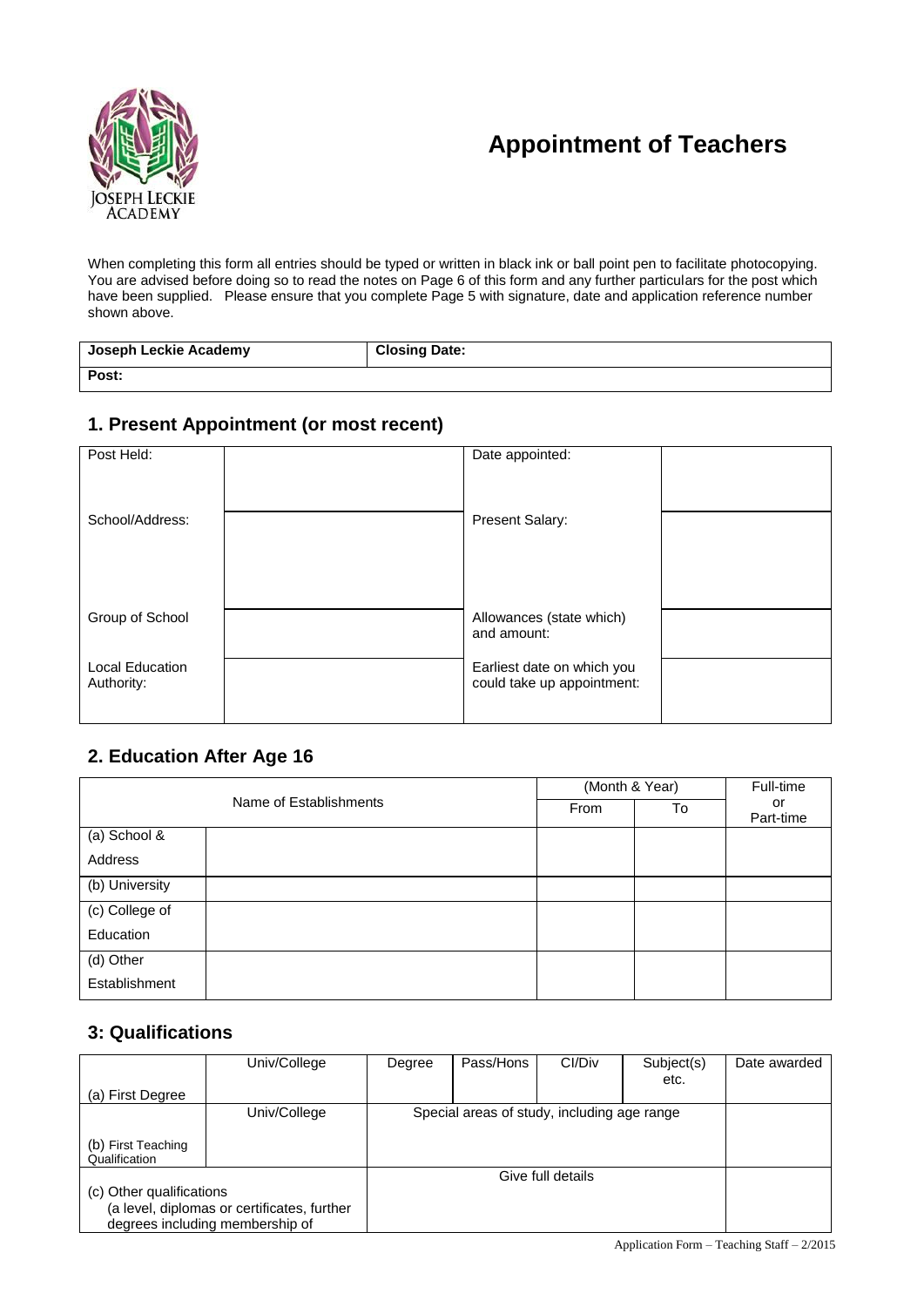# **4: Main in Service Courses Attended During Last Five Years**

# **5. Previous Teaching Appointments** (in chronological order beginning with the first):

| Title of Post | Full-time<br>or<br>Part-time | School Establishment (state age range)<br>and Name of LEA or other Employer | Sex & No. of<br>pupils on roll | Age<br>range<br>taught by<br>you | Period of Service<br>(give day, month & year)<br>From | To |
|---------------|------------------------------|-----------------------------------------------------------------------------|--------------------------------|----------------------------------|-------------------------------------------------------|----|
|               |                              |                                                                             |                                |                                  |                                                       |    |
|               |                              |                                                                             |                                |                                  |                                                       |    |
|               |                              |                                                                             |                                |                                  |                                                       |    |
|               |                              |                                                                             |                                |                                  |                                                       |    |
|               |                              |                                                                             |                                |                                  |                                                       |    |

# **6. Non Teaching Appointments**

| Salary | Name and Address of Employer | Full-time<br>or |           | To                                                |
|--------|------------------------------|-----------------|-----------|---------------------------------------------------|
|        |                              |                 |           |                                                   |
|        |                              |                 |           |                                                   |
|        |                              |                 |           |                                                   |
|        |                              |                 |           |                                                   |
|        |                              |                 |           |                                                   |
|        |                              |                 |           |                                                   |
|        |                              |                 |           |                                                   |
|        |                              |                 |           |                                                   |
|        |                              |                 |           |                                                   |
|        |                              |                 |           |                                                   |
|        |                              |                 |           |                                                   |
|        |                              |                 |           |                                                   |
|        |                              |                 |           |                                                   |
|        |                              |                 |           |                                                   |
|        |                              |                 | Part-time | Period of Service<br>(give, month & year)<br>From |

# **7. Superannuation**

(a) Are you in receipt of a Pension? YES/NO LOCAL GOVERNMENT / TEACHERS / OTHER SUPERANNUATION FUND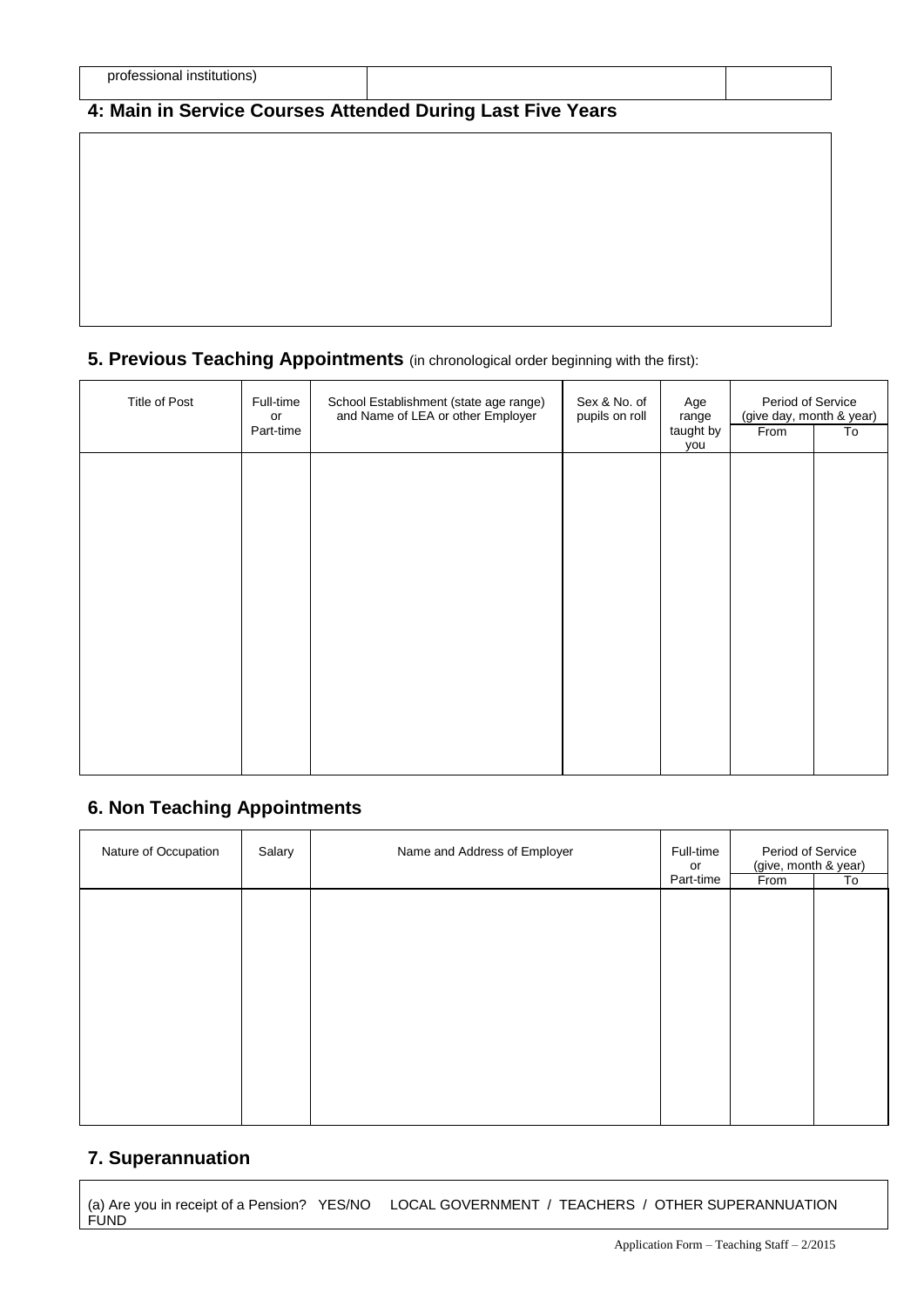#### **8. Letter of Application**

In support of your application you are invited to attach a statement giving your reasons for applying for this post. Include any information which you consider relevant to this application. Please do not write on your name or any other personal identification but do write the application reference number (from page 1) in the top right hand corner.

#### **9. Other Information**

| Are you related to any Employee or Governor of Joseph Leckie Academy? YES $\square$ NO $\square$ |  |
|--------------------------------------------------------------------------------------------------|--|
|                                                                                                  |  |
|                                                                                                  |  |

#### **10. References**

| Please give names, addresses, telephone numbers, email addresses and status of two referees who have given permission for<br>their names to be used and to whom the appointing body may refer as to your suitability for the post. One reference should be<br>from your current/most recent employer. Referees should not be relatives or friends. |                   |
|----------------------------------------------------------------------------------------------------------------------------------------------------------------------------------------------------------------------------------------------------------------------------------------------------------------------------------------------------|-------------------|
| (i)<br>Name:                                                                                                                                                                                                                                                                                                                                       | (ii)<br>Name:     |
| Position:                                                                                                                                                                                                                                                                                                                                          | Position:         |
| Address:                                                                                                                                                                                                                                                                                                                                           | Address:          |
| Telephone Number:                                                                                                                                                                                                                                                                                                                                  | Telephone Number: |
| e-mail:                                                                                                                                                                                                                                                                                                                                            | e-mail:           |
|                                                                                                                                                                                                                                                                                                                                                    |                   |
| N.B. If either of your employees know you by a name other than your present one please give that name below:                                                                                                                                                                                                                                       |                   |
|                                                                                                                                                                                                                                                                                                                                                    |                   |

# **11. Criminal Disclosure & Rehabilitation of Offenders Act Exceptions Order 2001**

The post you are applying for requires a criminal record check (disclosure) prior to appointment - you are required to declare both 'spent' and 'unspent' convictions. In accordance with the Rehabilitation of Offenders Act 1974 only relevant convictions will be taken into account when assessing your capability.

| Convictions | YES <b>D</b> | .∠S□ NO□ ぱ |  |
|-------------|--------------|------------|--|
|-------------|--------------|------------|--|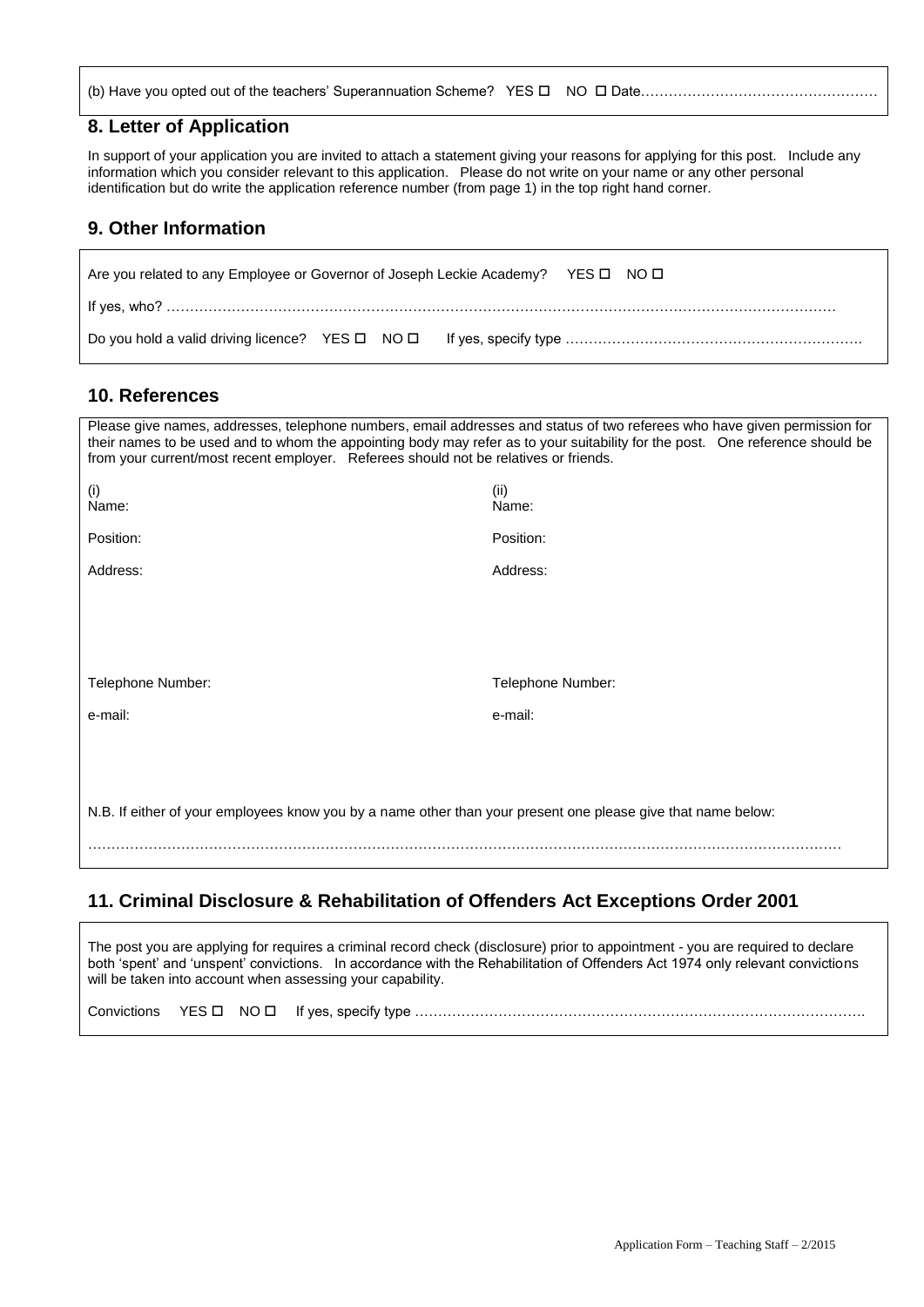#### **Monitoring**

Joseph Leckie Academy is committed to a policy of ensuring equality of opportunity in employment for all, and to taking action to avoid discrimination. Job applicants are considered only on their ability to do the job for which they are applying. To see whether this policy is having any effect we need to monitor the sex, marital status, age, ethnic origin and disabilities of job applicants and you are therefore requested to provide personal details on this tear-off slip.

The information will be used ONLY to monitor practices and will be treated confidentially. It will not be revealed outside the Academy except as part of an overall equal opportunities statistical report which could not identify individuals. All unsuccessful application forms are destroyed after six months.

Please tick box as appropriate:

| Sex | Female    | □      | Male      | □      |
|-----|-----------|--------|-----------|--------|
| Age | Below 26  | □      | $26 - 35$ | $\Box$ |
|     | $36 - 45$ | $\Box$ | $46 - 55$ | $\Box$ |
|     | $56 - 65$ | □      |           |        |
|     |           |        |           |        |

How would you describe your Ethnic Origin?

| White        | $\Box$ British            | Asian               | $\Box$ Indian                |
|--------------|---------------------------|---------------------|------------------------------|
|              | $\Box$ Irish              | or Asian            | $\square$ Pakistani          |
|              | □ Other White             | <b>British</b>      | □ Bangladeshi                |
|              |                           |                     | □ Other Asian                |
| <b>Mixed</b> | □ White & Black Caribbean |                     |                              |
|              | □ White & Black African   | <b>Black</b>        | □ Black Caribbean            |
|              | □ White & Asian           | or Black            | □ Black African              |
|              | Other Mixed<br>П.         | <b>British</b>      | <b>Other Black</b><br>$\Box$ |
|              |                           |                     |                              |
|              |                           | <b>Chinese</b>      | $\square$ Chinese            |
|              |                           | or Other            | □ Other Ethnic Group         |
|              |                           | <b>Ethnic Group</b> |                              |
|              |                           |                     |                              |

Do you need a work permit to work in the UK? YES  $\square$  NO  $\square$ 

| Under the Disability Discrimination Act 1995, the definition of disability is: |  |
|--------------------------------------------------------------------------------|--|
|--------------------------------------------------------------------------------|--|

"A person has a disability for the purpose of this Act if he/she has a physical or mental impairment which has a substantial and long term adverse effect on his/her ability to carry out normal day to day activities"

Do you have such a disability? YES  $\square$  NO  $\square$ 

| Did you see the job advertised on Walsall Council website/Jobshop? | YES O | NO O |  |  |
|--------------------------------------------------------------------|-------|------|--|--|
| Did you see the job advertised in TES/TES website?                 | YES O | NO O |  |  |
| Did you see the job advertised in another publication?             | YES O | NO O |  |  |
| If yes, state which publication/WEBSITE                            |       |      |  |  |
|                                                                    |       |      |  |  |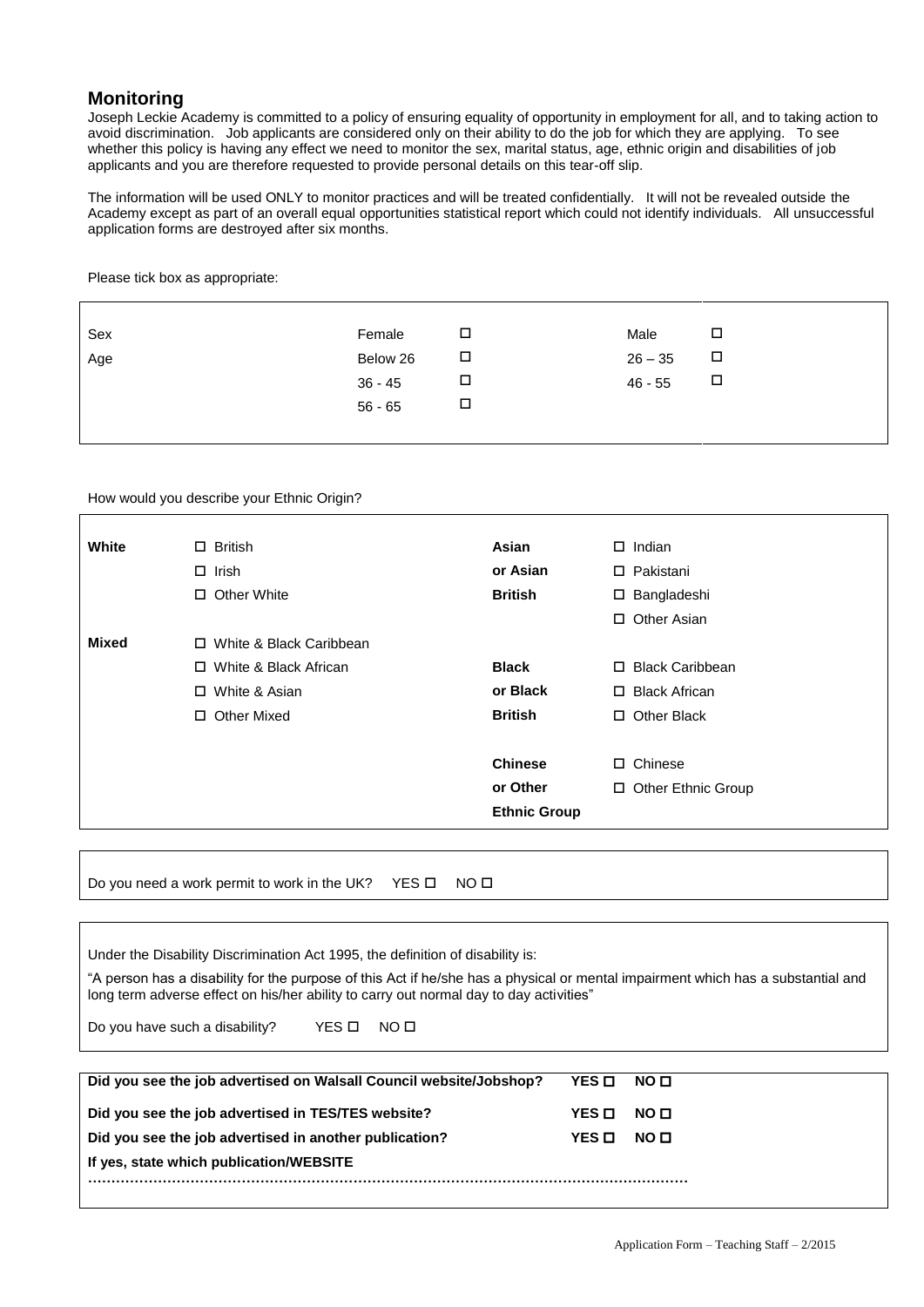# **Personal Details (Please use block capitals):**

| Surname (Title: Dr/Mr./Mrs/Miss/Ms)      |  |
|------------------------------------------|--|
| Forenames                                |  |
| Previous names                           |  |
| Address                                  |  |
|                                          |  |
| Post Code                                |  |
| Date of Birth                            |  |
| National Insurance No.                   |  |
| DCFS Ref. No.                            |  |
| Date of recognition as qualified teacher |  |
| Home Tel. No.                            |  |
| School Tel. No.                          |  |
| Mobile Tel. No.                          |  |
| <b>Email Address</b>                     |  |

### **Declaration**

Having read the contents of this form, I hereby apply for the post at Joseph Leckie Academy in accordance with the conditions stated therein. I declare that information I have given on this form is correct and I understand that failure to complete the form fully and accurately could result in an incorrect assessment of salary and/or exclusion from shortlisting.

Signature ………………………………………………………….. Date …………………………………………………….………….

On completion this form should be returned to the Principal at Joseph Leckie Academy.